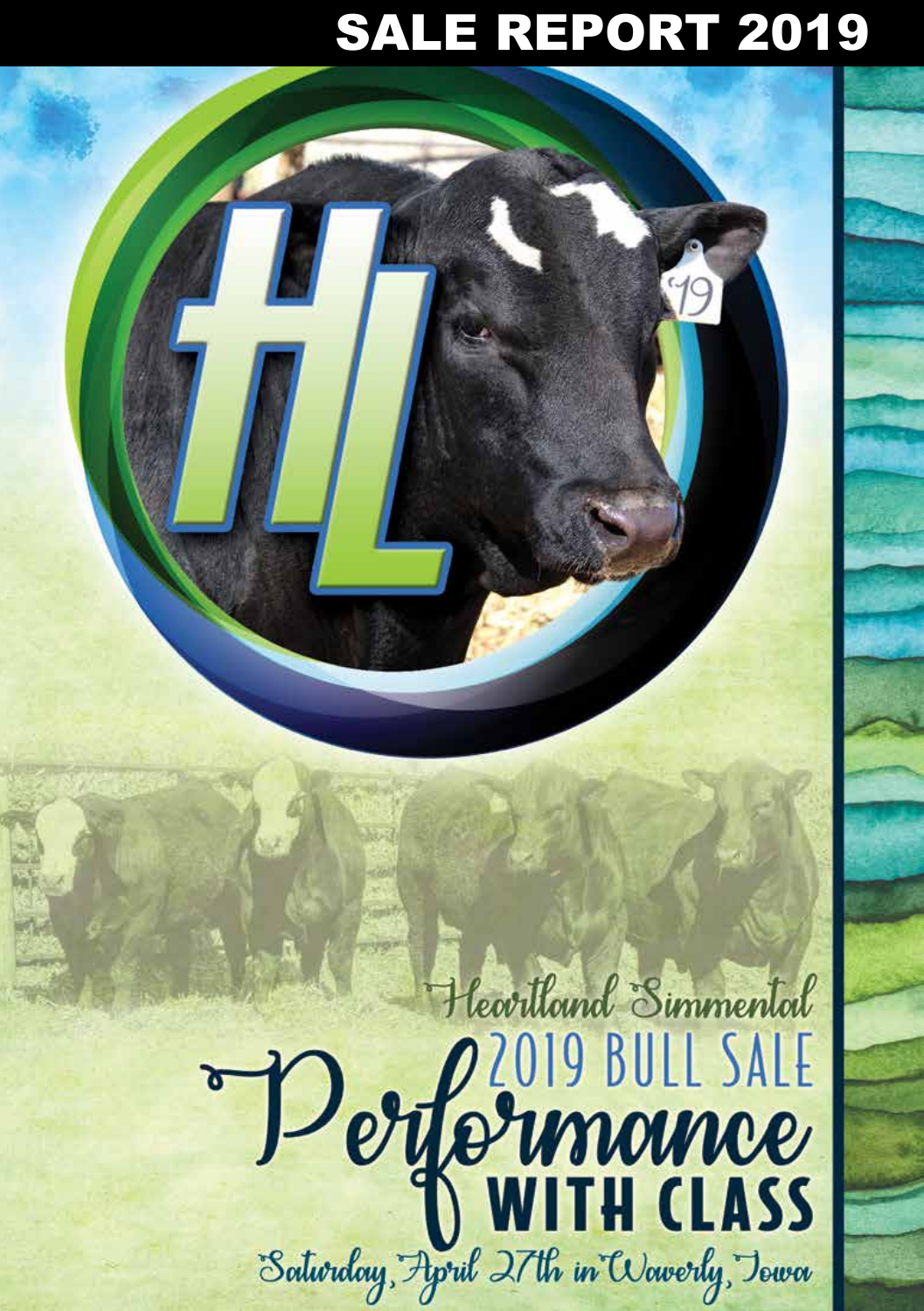





 The 2019 Heartland Simmental Performance with Class Bull Sale was held on Saturday, April 27th at the Waverly Iowa Livestock Market. April showers are to bring May flowers so what does an April 27th snow storm bring? Buyers to the Heartland Sale! A great crowd showed up for the sale or perhaps it was for Cora's tasty brisket supper but either way, the crowd took home some top HL genetics. Added bonus for the buyers was not only the drawing of the beautiful flower baskets but 5 free units of the HL bull battery.

 **Thank you from the entire crew at Heartland Simmentals! We are humbled by all the response via phone, text, internet and in person. We look forward to many years of working together and we are honored to be your seedstock provider.**





**TKCC Carver 65C x HL Ms. Fat Butt B42-1 – Bull Buyer: Frank & Kaylea Post, Avella, PA**

**\$6,750**



**Kappes Big Ticket C521 x VSF Miss Game Plan 3063A – Bull Buyer: Dick Erbes, Fontanelle, IA**

**\$5,300**

**HL Fast Money 6F**

**Hook's Fast Money 67C x IR Ms. Lausanne W139 – Bull Buyer: Steve & Brad Jensen, Osage, IA**

**\$5,000**

2



#### Heartland Simmental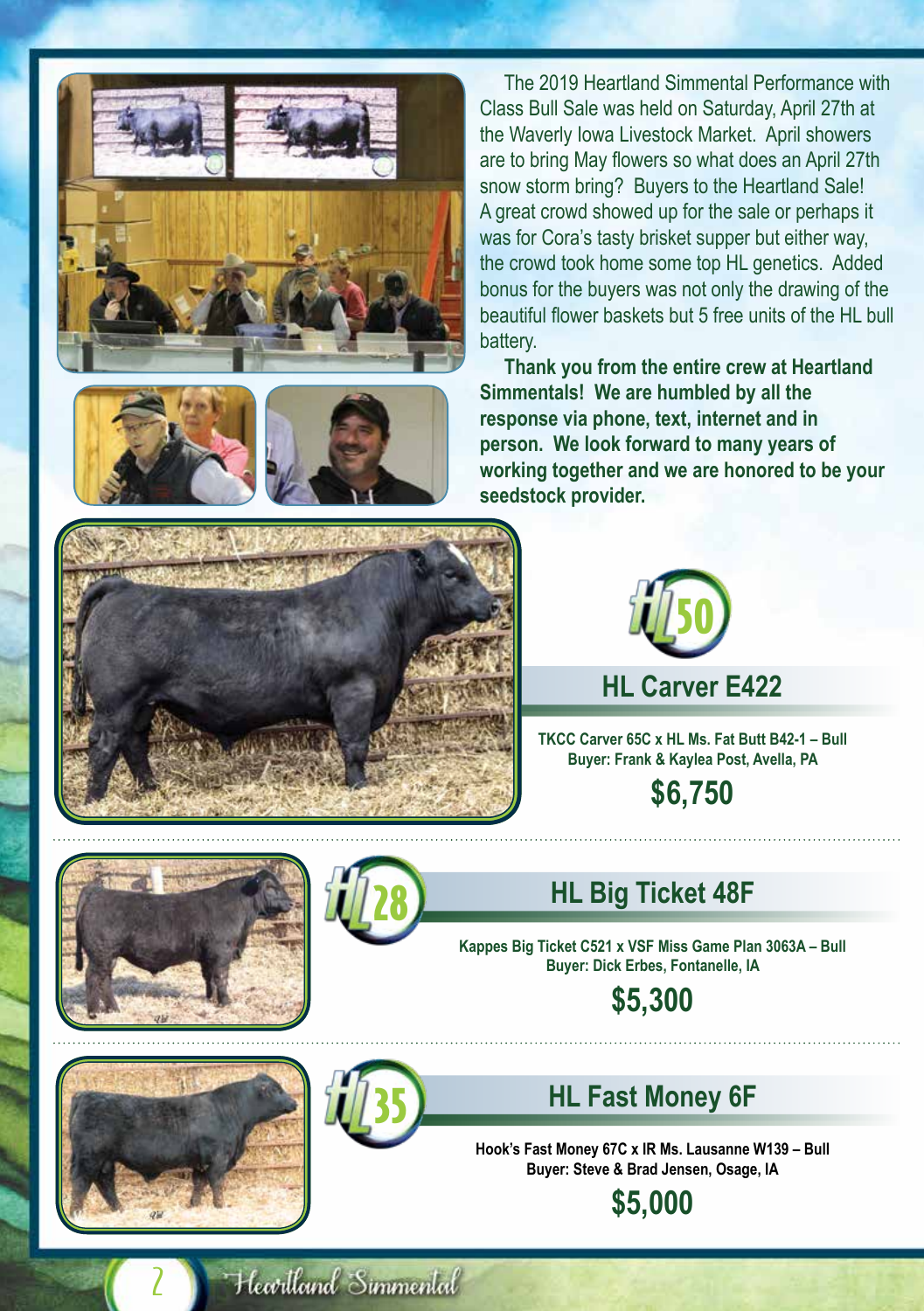

#### **HL Fast Money 21F**

**Hook's Fast Money 67C x HL Ms. Raisincain 0D47 – Bull Buyer: Ricketts Farms, Seaton, IL**

**\$5,000**



## **HL Fast Money 45F**

**Hook's Fast Money 67C x HL Ms. Cowboy Cut 5048Z – Bull Buyer: Ryan Yeggey, Chariton, IA**

**\$4,900**



## **HL Fast Money 12F**

**Hook's Fast Money 67C x HL Ms. Rocky C11J – Bull Buyer: Wilber Farms LLC, Trempealeau, WI**

**\$4,700**



### **HL Carver 63F**

**TKCC Carver 65C x OLF TGR Lady A7 – Bull Buyer: Steve Hodnefield, Radcliffe, IA**

**\$4,500**



#### **HL The Judge 26F**

**SFG The Judge D633 x OLF Odins Girl Z111 – Bull Buyer: Steve & Brad Jensen, Osage, IA**

**\$4,500**



### **HL The Judge 5F**

**SFG The Judge D633 x OLF Lady 680 Y171 – Bull Buyer: Hopewells View Simmentals, Rockport, IL**

#### **\$4,400**













3

Salarday, April 27th in Waverly, Towa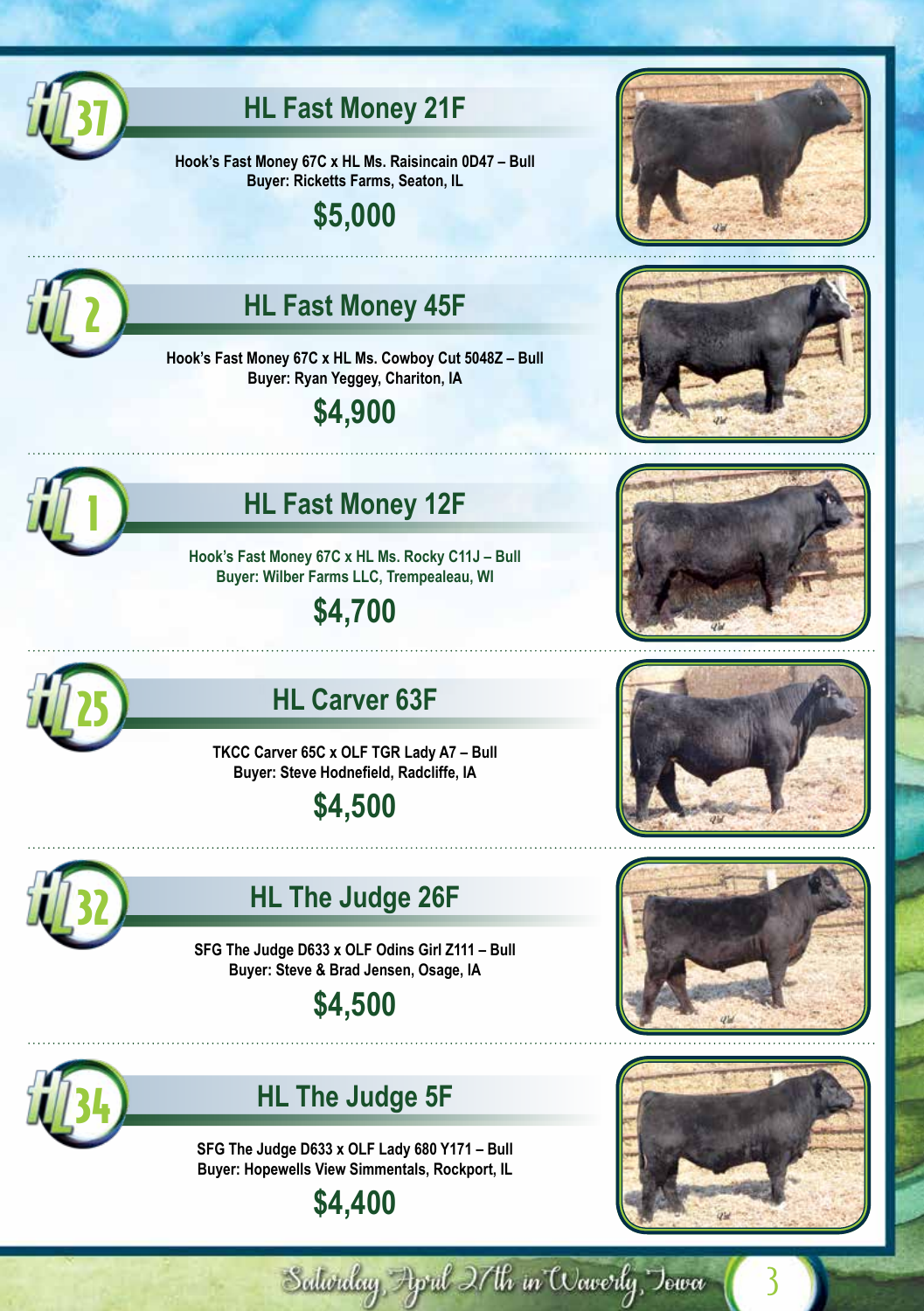



#### **HL Big Ticket 62F**

**Kappes Big Ticket C521 x HL Ms. Cut Above Z30 – Bull Buyer: Johnson Family Farms, Maquoketa, IA**

**\$4,200**





#### **HL Fast Money 44F**

**Hook's Fast Money 67C x HL/BMR Miss Memory C1 – Bull Buyer: Dane Asmus, Tripoli, IA**

#### **\$4,100**





#### **HL/DK Fast Money 16F**

**Hook's Fast Money 67C x HL Be-Bop D338 – Bull Buyer: Tony Hill, Bloomfield, IA**

**\$4,000**





#### **HL Carver 4F**

**TKCC Carver 65C x HL Ms. Secret W77 – Bull Buyer: Kyle Mulhern, Preston, MN**

#### **\$4,000**



 $\overline{l}$ 



#### **HL GNG 711E**

**K-LER Guts & Glory 304A x MCM102Y – Bull Buyer: Brady Wolfgram, Spring Valley, MN**

**\$4,000**

#### SALE AVERAGES

| 56 Simmental, Sim-Influenced, Angus & Red Angus Bulls averaged \$3,467 |  |
|------------------------------------------------------------------------|--|
|                                                                        |  |
|                                                                        |  |

#### **THANK YOU TO ALL THE BIDDERS & BUYERS AT OUR 2019 BULL SALE!**

Heartland Simmental